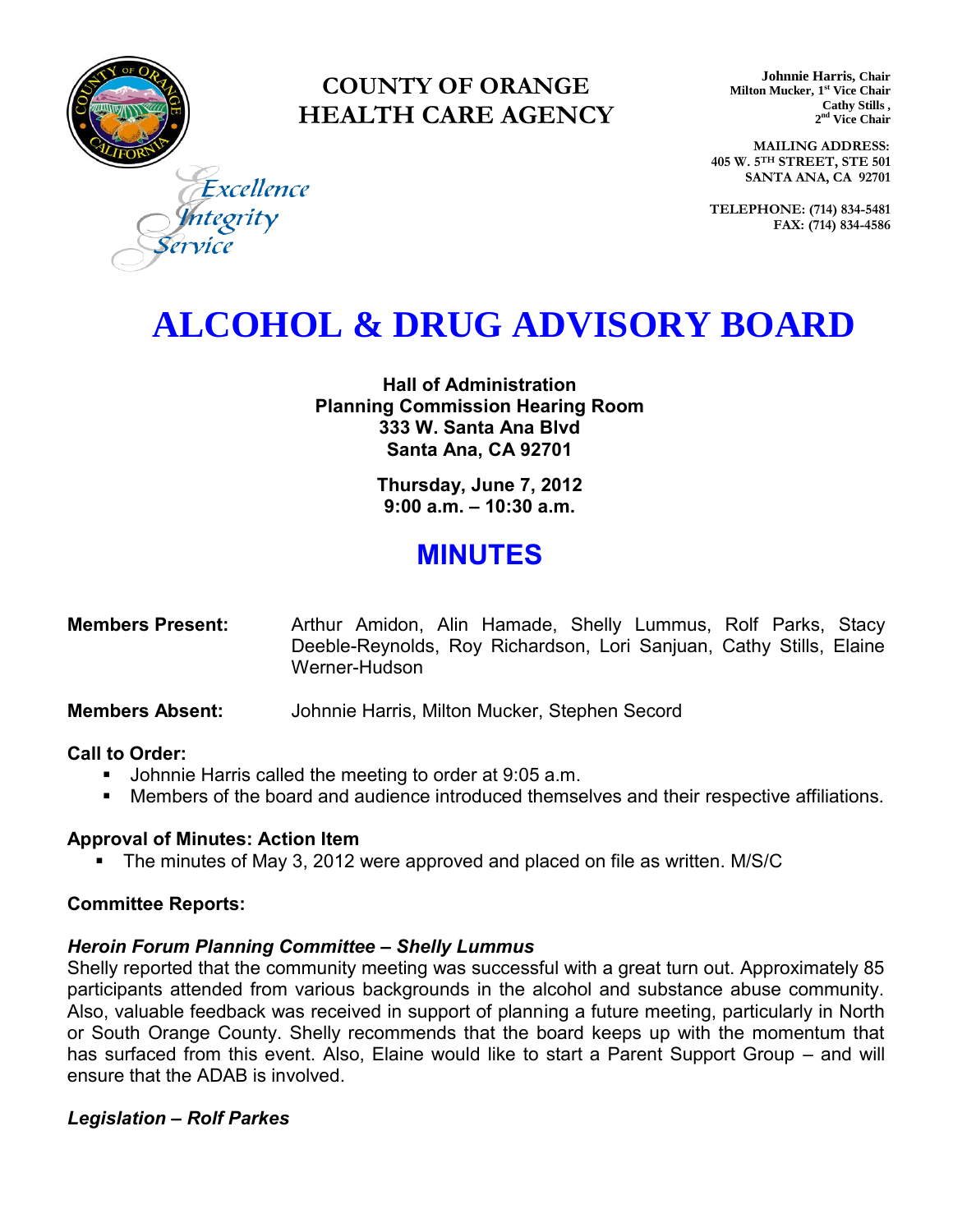Alcohol & Drug Advisory Board Minutes June 7, 2012 Page 2 Rolf updated the board on Assembly Bill (AB) 2065 which requires medical marijuana users to register with the state Department of Health and Human Services (HHS) to receive their identification card.

#### **Old Business:** None

#### **New Business:** None

#### **Behavioral Health Services Update:** Brett O'Brien, Division Manager, **Brett O'Brien**, Division Manager,

# **Alcohol & Drug Abuse Services**

- Brett reminded the board members that due to a standing meeting  $-$  he will have to leave the ADAB meetings a few minutes early. Brett also recognized and commended the board on its great efforts with the Community Prevention Meeting on Opiate Drug Abuse. Brett supports and encourages the idea of the board moving forward in planning a community meeting for later this year once school is back in session – particularly in October, on a school campus. Ideally, printed information would go out as students register and pick up packets before school begins in September.
- In regards to the state budget, there is a \$16 billion deficit. Fortunately, there appears to be no major impacts to alcohol and drug services at the local level. In regards to contracts, all of the department contracts have been approved by the Board of Supervisors and are in place.

#### **ADEPT Update: Amy Buch, Division Manager, ADEPT**

- Amy updated the board on the Friday Nights Lights (FNL) event. This event recognizes the youth-driven AOD and youth development work accomplished on campuses and in the community this past year. There were over 300 youth, teachers, advisors and community partners in attendance. The event was held at Chapman University on May 30, 2012.
- Furthermore, Amy gave an update on the CSP Faith in Youth End of Year Summit. This event was a showcase of youth-led prevention work by the three faith-based mini grantee projects. Presentations were made by youth and the event was hosted by Congregation B'nai Israel in the City of Tustin on May 30, 2012.
- Additionally, in regards to Red Ribbon 2012, youth and adult training have been set for the month of September. For additional information on Red Ribbon, visit the ADEPT website.
- Finally, Amy reported that approximately 1900 surveys/interviews have been completed with a goal of 2800. The surveys are being conducted in English, Spanish and Vietnamese.

#### **Presentation: Alcohol and Other Drugs (AOD) Prevention Program, Chip Pope & Arif Khwaja**

 Arif gave an update and program overview of the AOD Prevention Program. The update included the programs strategic plan, prevention strategies, populations served and community partnerships. For additional information, see Power Point presentation. (available upon request)

#### **Announcements:** None

Prepared by Danielle A. Daniels